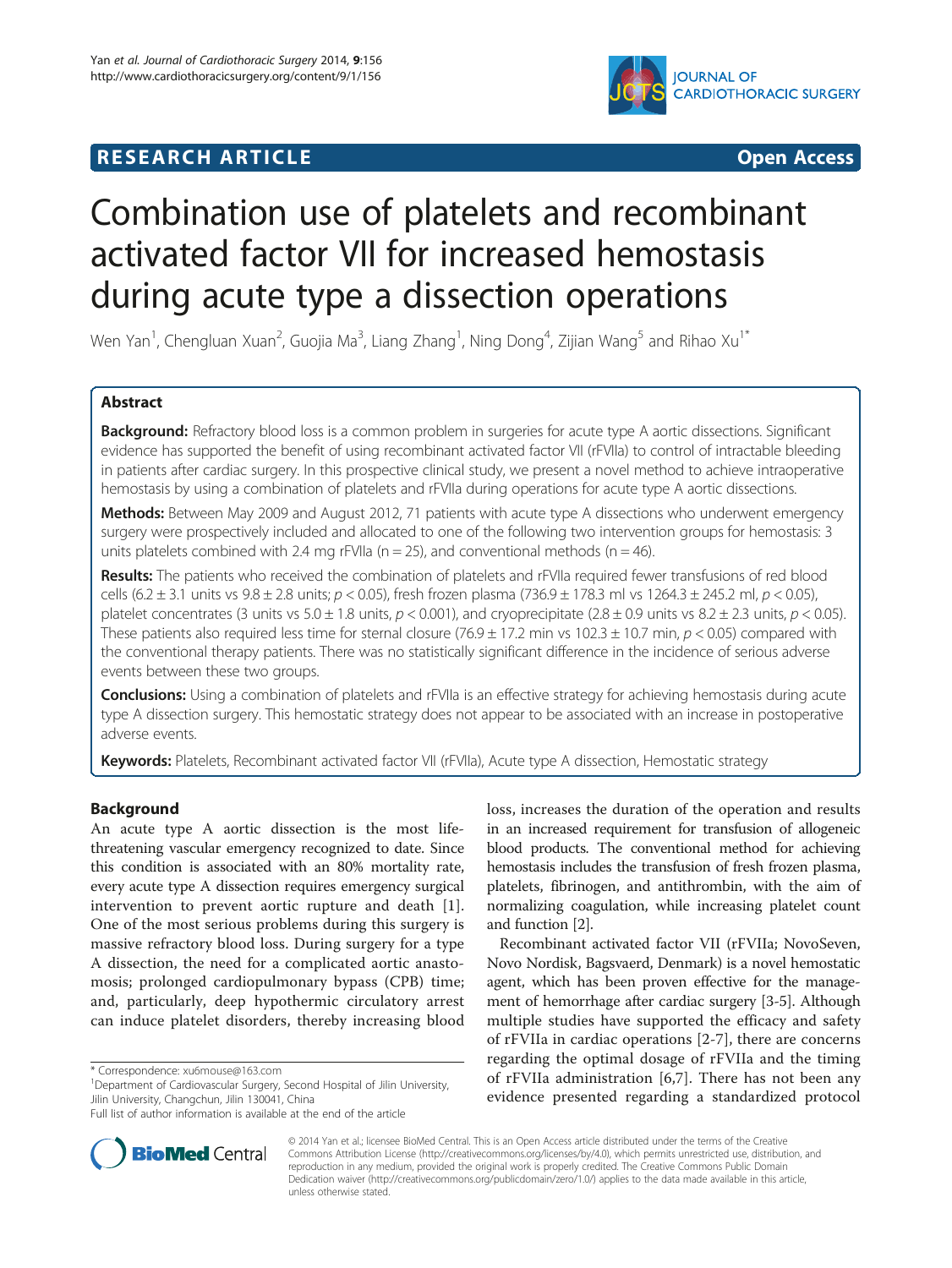for using rFVIIa during surgery for an acute type A dissection.

The optimal dosages of rFVIIa, as described in the literature, range from 11 to 100 μg/kg, and Gelsomino et al. [\[4](#page-6-0)] presented the effectiveness of a 1.2-mg rFVIIa dose in 40 patients with persistent blood loss.

We considered the function of a platelet in a hemostatic procedure and tried to develop a hemostatic strategy that used a combination of platelets and rFVIIa [\[6-9](#page-6-0)]. After preliminary exploratory management, we selected a fixed dose of platelets and rFVIIa for intraoperative use in acute type A dissection surgery. In this study, we will present the efficacy and safety of this strategy in comparison with conventional hemostatic methods.

# **Methods**

# Patients and data collection

In the period from May 2009 to August 2012, 71 patients with acute type A aortic dissections who underwent emergency surgery at our institution (The Second Hospital of Jilin University, Changchun, China) were prospectively included in this non-randomized clinical study. The study protocol was approved by the Ethics Committee of The Second Hospital of Jilin University. We introduced in details about the conventional hemostatic treatment and this new strategy, and made a clear comparison between them. We had made it clear and clarified to patients and their families, and they should be capable to understand the two different methods and make their decision accordingly. They made their own decision preoperatively about which hemostatic strategy would be used during operation. Of these patients, 25 (35.2%) received the combination of platelets and rFVIIa after cessation of CPB, and the others received conventional hemostatic treatment. All patient data were recorded according to a standardized procedure established by our scientific committee. Data collected included patient demographics, mortality, adverse events, and the use of blood products. In addition, hematologic data such as the international normalized ratio (INR) and activated partial thromboplastin time (APTT) were collected. The amount of time required for sternal closure was determined by the difficulty in achieving hemostasis after separation from CPB, so we chose this measurement to evaluate this new hemostatic strategy.

# Guidelines for the combination use of platelets and rfviia during surgery

Acute type A dissection operations were performed as previously described [[10,11](#page-6-0)]. The platelet protective agent tranexamic acid was bolus infused at 10 mg/kg at the beginning of surgery, and another same dosage was given after the protamine infusion in both two groups. In brief, all the patients underwent median sternotomy, femoral

artery cannulation, and total CPB. After CPB was established, cooling was initiated. Cardiac arrest was accomplished by using cold cardioplegic solution after clamping of the ascending aorta. For surgery that involved hemiarch or total arch reconstruction, patients were cooled to 20°C for a period of deep hypothermia. All the patients were underwent Bentall or ascending replacement. Hemiarch replacement or total arch replacement was performed according to the condition of the arch after the tear. The stent was implanted into the distal aorta as the stented elephant trunk. In the control group, conventional methods of achieving hemostasis were performed after separation from CPB, which included the administration of red blood cells, fresh frozen plasma, platelets, and cryoprecipitate. In the platelet and rFVIIa combination group, 3 units of platelets were quickly transfused after separation from CPB, and then 2.4 mg  $(25.8 \text{ μg/kg}-53.3 \text{ μg/kg})$  of rFVIIa was given by the anesthetist. If adequate levels of hemostasis were not achieved after platelet and rFVIIa administration, conventional methods for achieving hemostasis, other than platelet transfusion, which was performed only after the operation was completed, were used.

# Statistical analysis

All comparisons were performed between patients who received conventional hemostatic therapy (control group) and patients who received a combination of platelets and rFVIIa (platelet and rFVIIa group). Values were presented as mean  $\pm$  standard deviation, median  $\pm 25^{\text{th}} - 75^{\text{th}}$  percentile interquartile range, or percentages. Baseline patient characteristics (including age, weight, gender, body surface area, baseline laboratory values, American Society of Anesthesiologists' class, principal procedure performed, use of deep hypothermic circulatory arrest, CPB time, nadir hemoglobin levels during bypass, intraoperative perfusion, and sternal closure time) were compared between the two groups using the  $X^2$  test, Kruskal–Wallis test, and t-test. Statistical significance was determined if the  $p$  value was less than 0.05. Calculations were performed using the SPSS software, version 19.0 (IBM, New York, USA).

# Results

# Patient characteristics

Table [1](#page-2-0) highlights the demographic and clinical characteristics of the 2 groups of patients. The distribution of age, gender, height, weight, body surface area, baseline laboratory values, use of deep hypothermia circulation arrest, and CPB time was provided in Table [1.](#page-2-0) There were no statistically significant differences between the control and the platelet and rFVIIa group.

Intraoperative transfusions and the effect of the combination of platelets and rFVIIa.

The patients who received the combination of platelets and rFVIIa required fewer transfusions of red blood cells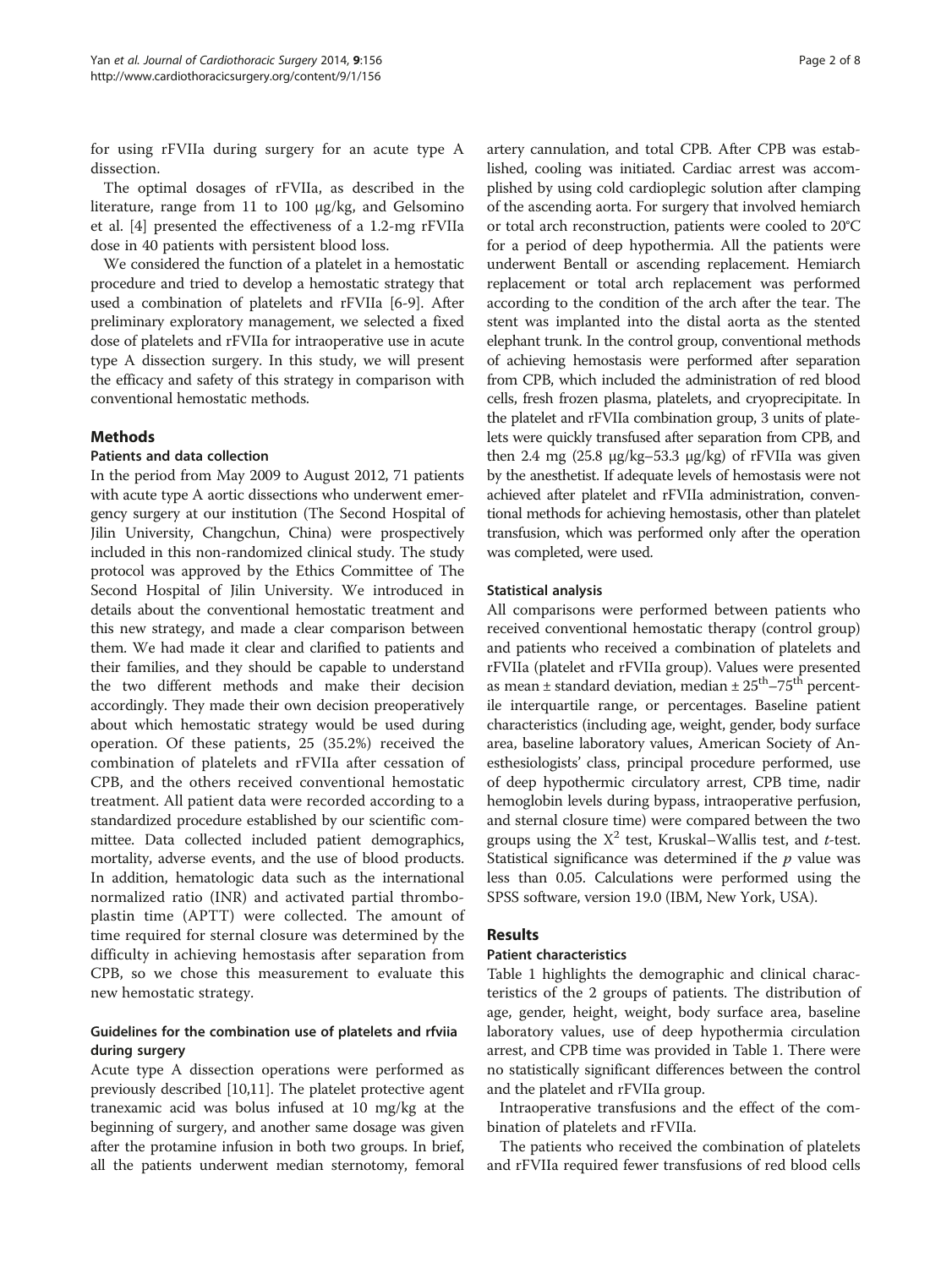<span id="page-2-0"></span>

| Variable                                                    | Control ( $n = 46$ ) | $rFVIIa + platelet (n = 25)$ | pValue       |
|-------------------------------------------------------------|----------------------|------------------------------|--------------|
| Age (years)                                                 | $52.8 \pm 10.3$      | $53.7 \pm 11.3$              | 0.724        |
| Male sex                                                    | 31 (67%)             | 15 (60%)                     | 0.607        |
| Height (cm)                                                 | $168.9 \pm 8.3$      | $167.3 \pm 8.6$              | 0.449        |
| Weight (kg)                                                 | $69.7 \pm 11.8$      | $71.4 \pm 11.5$              | 0.587        |
| Body surface area $(m^2)$                                   | $1.75 \pm 0.16$      | $1.78 \pm 0.19$              | 0.647        |
| Baseline laboratory values                                  |                      |                              |              |
| Hemoglobin (g/L)                                            | $130 \pm 16$         | $130 \pm 21$                 | 0.979        |
| Platelets counts (10 <sup>9</sup> cells/L)                  | $172 \pm 70$         | $161 \pm 53$                 | 0.499        |
| International normalized ratio (INR)                        | $1.00 \pm 0.10$      | $0.98 \pm 0.09$              | 0.305        |
| Activated partial thromboplastin time (APTT) (sec)          | $26.6 \pm 2.1$       | $28.6 \pm 1.0$               | 0.964        |
| Prothrombin time (PT) (sec)                                 | $11.9 \pm 0.2$       | $11.6 \pm 0.2$               | 0.368        |
| D-dimer (ng/ml)                                             | $2147.8 \pm 512.3$   | $2497.5 \pm 532.1$           | 0.642        |
| Creatinine (µmol/L)                                         | $83.1 \pm 20.6$      | $87.1 \pm 32.7$              | 0.554        |
| ASA class                                                   |                      |                              |              |
| $\ensuremath{\mathsf{III}}\xspace$                          | 3(6.5%)              | $1(4.0\%)$                   | $\mathbf{1}$ |
| $\mathsf{IV}$                                               | 43(93.5%)            | 24(96.0%)                    | $\mathbf{1}$ |
| Principal procedure                                         |                      |                              |              |
| Bental                                                      | 2(4.3%)              | $O(0\%)$                     | 0.416        |
| Ascending aortic replacement                                | 3(6.5%)              | 2(8%)                        | $\mathbf{1}$ |
| Bental + hemiarch replacement                               | $1(2.2\%)$           | 1(4% )                       | 0.584        |
| Ascending aortic + total arch replacement                   | 3(6.5%)              | $O(0\%)$                     | 0.492        |
| Bental + total arch replacement + stent implanted           | 3(6.5%)              | 1(4% )                       | $\mathbf{1}$ |
| Ascending aortic + total arch replacement + stent implanted | 34(73.9%)            | 21(84.0%)                    | 0.331        |
| Deep hypothermic circulatory arrest time (min)              | $49.5 \pm 14.6$      | $50.8 \pm 11.4$              | 0.711        |
| Selective cerebralperfusion time (min)                      | $43.8 \pm 13.2$      | $42.7 \pm 11.1$              | 0.724        |
| Selective cerebralperfusion flow rate (ml/min)              | $492.2 \pm 88.3$     | $484.8 \pm 93.6$             | 0.743        |
| Cardiopulmonary bypass time (min)                           | $196.3 \pm 41.8$     | $191.4 \pm 26.7$             | 0.605        |
| Nadir hemoglobin on bypass (g/dL)                           | $7.3 \pm 1.2$        | $7.6 \pm 0.9$                | 0.267        |

Values expressed as average (standard deviation) or number (percent). ASA = American Society of Anesthesiologists.

 $(6.2 \pm 3.1 \text{ units vs } 9.8 \pm 2.8 \text{ units}; p < 0.05)$ , fresh frozen plasma  $(736.9 \pm 178.3 \text{ ml} \text{ vs } 1264.3 \pm 245.2 \text{ ml}, p < 0.05)$ , platelet concentrate (3.0 units vs  $5.0 \pm 1.8$  units,  $p < 0.001$ ), and cryoprecipitate  $(2.8 \pm 0.9 \text{ units} \text{ vs } 8.2 \pm 2.3 \text{ units}$ ,  $p < 0.05$ ) compared with the control group (Figure [1](#page-3-0)). The sternal closure time was less in the platelet and rFVIIa group as compared to the control group after separation from CPB (76.9  $\pm$  17.2 min vs 102.3  $\pm$  10.7 min,  $p < 0.05$ ), which indicates that this new strategy achieves better hemostasis than conventional hemostatic methods (Figure [2](#page-3-0)).

## Coagulation laboratory findings

On arrival in the ICU, the patients in the platelet and rFVIIa group had better coagulation indicators (INR,  $0.91 \pm 0.11$  vs  $1.26 \pm 0.21$ ,  $p < 0.05$ ; APTT,  $31.6 \pm 2.4$  seconds vs  $39.8 \pm 3.7$  seconds,  $p < 0.05$ ) than did the control group patients (Table [2](#page-4-0)). Both groups had similar body temperature, and pH, hemoglobin, platelet, and fibrinogen levels.

## Postoperative blood loss and transfusion requirements

The amount of blood loss was similar in the 2 groups at 1, 6, and 12 h after the operation (Table [3](#page-4-0)). Patients who received the combination of platelets and rFVIIa required fewer platelet concentrate transfusions (0 unit) as compared to the control group patients on the first postoperative day (median, 1 unit; interquartile range,  $0-1$  unit,  $p < 0.05$ ) and over the entire postoperative recovery period (median, 1 unit; interquartile range,  $0-1$  unit,  $p < 0.001$ ; Table [3](#page-4-0)).

#### Serious adverse events

Total postoperative complications were equivalent between the 2 groups (Table [4](#page-5-0)). One patient (2.2%) in the control group required reoperation on the first day after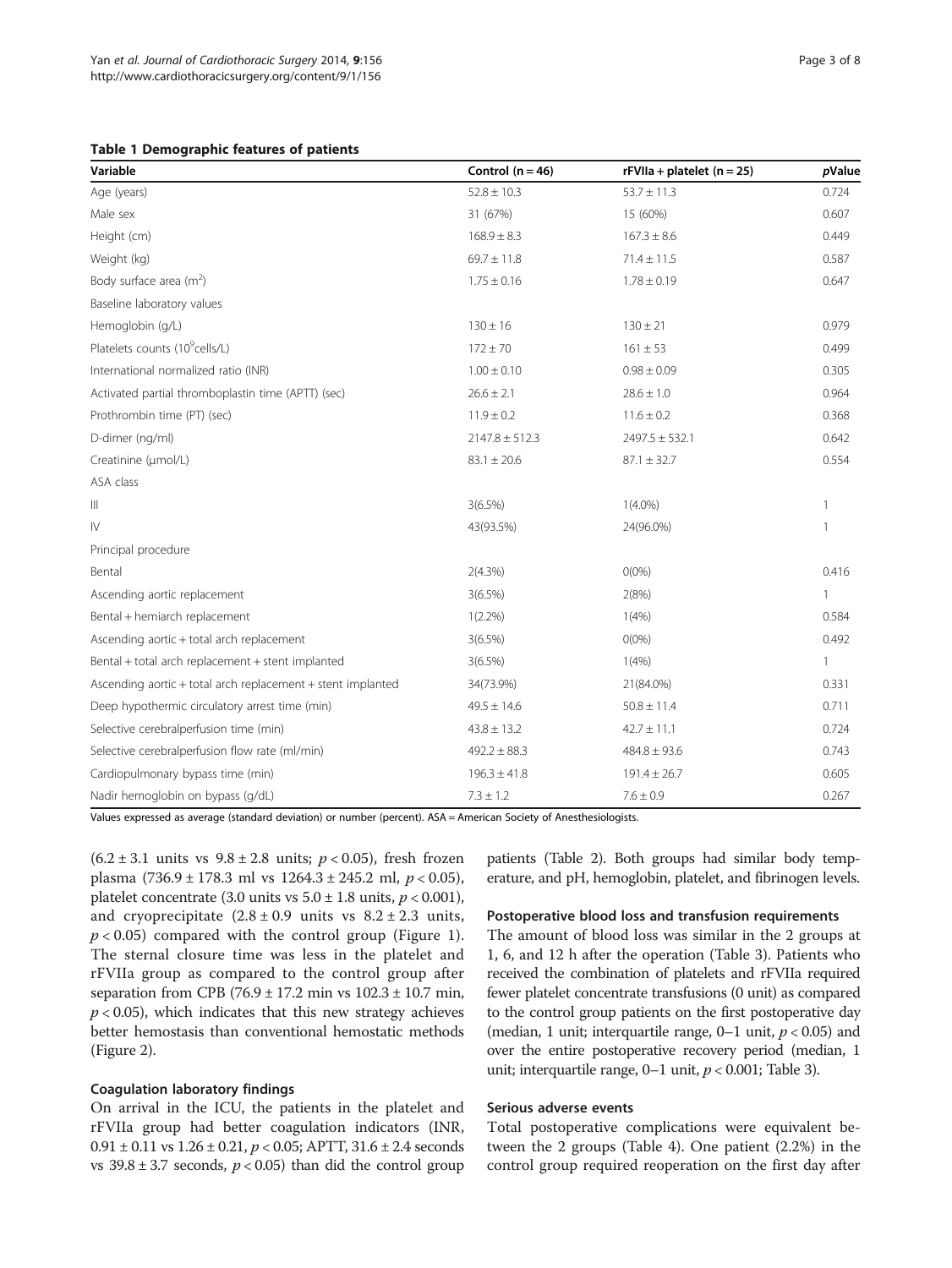<span id="page-3-0"></span>

surgery for postoperative bleeding. Three patients (6.5%) in the control group and 2 patients (8%) in the platelet and rFVIIa group developed arrhythmias in the ICU, which were successfully corrected by administering the appropriate therapy. There were 2 patients (4.3%) in the control group and 1 patient (4%) in the platelet and rFVIIa group who required continuous renal replacement therapy for acute renal failure. There was 1 case of stroke each in the control group (2.2%) and in the platelet and rFVIIa group (4%), both caused by cerebrovascular ischemic

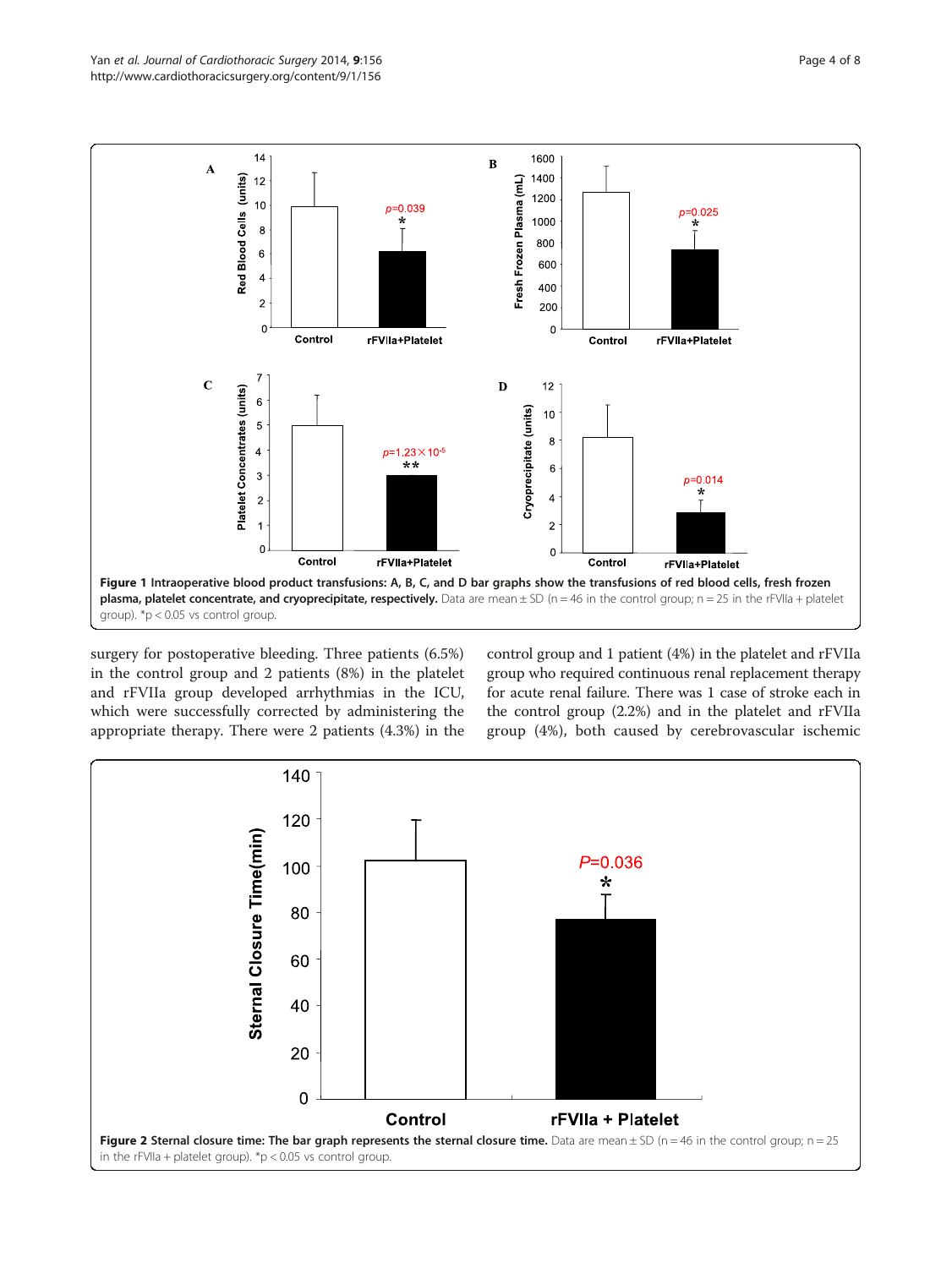<span id="page-4-0"></span>Table 2 Postoperative laboratory data

| Variable                                       | Control<br>$(n = 46)$ | rFVII + platelet<br>$(n = 25)$ | pValue |
|------------------------------------------------|-----------------------|--------------------------------|--------|
| Temperature (°C)                               | $35.9 \pm 0.7$        | $35.9 + 0.5$                   | 0.881  |
| pH                                             | $7.41 + 0.13$         | $7.41 + 0.13$                  | 0.573  |
| Hemoglobin (g/L)                               | $99.8 + 12.7$         | $104.2 + 17.5$                 | 0.246  |
| Platelets (10 <sup>9</sup> cells/L)            | $197.4 + 73.3$        | $184.1 \pm 77.4$               | 0.492  |
| International normalized<br>ratio (INR)        | $1.26 + 0.21$         | $0.91 + 0.11$                  | 0.008  |
| Activated partial<br>thromboplastin time (sec) | $39.8 + 3.7$          | $31.6 + 2.4$                   | 0.019  |
| Fibrinogen (g/L)                               | $3.02 \pm 0.45$       | $7.87 + 0.32$                  | 0.231  |

Values are expressed as average (standard deviation).

abnormalities. Two patients (4.3%) in the control group died of renal failure, and 1 patient (4%) in the platelet and rFVIIa group died of stroke. The complications were not investigated and did not appear to be caused by thromboembolism or rFVIIa administration.

#### Follow-up

There were three deaths during a mean follow-up of  $33 \pm 16$  months in control group. One patient died of unknown cause 18 months after surgery. One patient who underwent Bental and total arch replacement combined with stent implanted received thoracoabdominal aortic replacement operation 3 years after primary surgery, and died of renal function failure. One patient died of acute myocardial infarction 2 years after surgery. There was one death during a mean follow-up of  $30 \pm 14$  months in platelet and rFVIIa group, who died of liver cancer 3 years after surgery. The platelet and rFVIIa group had similar death rate as control group during this short follow-up (3 (6.8%) vs 1  $(4.2\%)$ ,  $p > 0.05$ ).

|  |  | <b>Table 3 Postoperative bleeding and transfusions</b> |  |  |  |
|--|--|--------------------------------------------------------|--|--|--|
|--|--|--------------------------------------------------------|--|--|--|

#### Discussion

In this report, we have presented the results of administering a combination of platelets and rFVIIa during surgery for acute type A aortic dissections; this new strategy is intended to improve coagulation after separation from CPB, resulting in a reduced need for blood product transfusions and shorter sternal closure time. Our findings demonstrated that the administration of platelet supplements first, followed by a low dose of intravenous rFVIIa, significantly improved hemostasis, with few serious adverse events and no obvious increase in adverse events as compared to conventional hemostatic therapy.

Acute type A aortic dissection is the most lethal cardiovascular emergency, and uncontrolled hemorrhage is a serious, most often fatal, problem in acute type A dissection surgery. Activated factor VII is a naturally occurring initiator of hemostasis, and administration of rFVIIa has become a new tool in the management of critical hemorrhage associated with cardiovascular surgery. Many studies have reportedly proven that the rFVIIa is a safe and effective treatment for haemorrhage after cardiac surgery, but the dosage selection is still a controversy [[7,12,13](#page-6-0)]. There have been many previous reports on the appropriate dose of rFVIIa in cardiac surgery, and the use of a low dose has been accepted in most institutions [[14](#page-6-0),[15](#page-6-0)]. We tried to establish a procedure to control hemorrhage after separation from CPB that involves the use of a low dose of rFVIIa. In our previous clinical experience with hemostasis, we found that platelet supplementation could improve the outcome of a single administration of rFVIIa. Before this strategy formation, we infused 1 unit of platelets and 1.2 mg of rFVIIa after separation from CPB, but we also needed to transfuse similar count of platelets and other blood products as before. Two units of platelet transfusion could significantly

| Variable                          | Control $(n = 46)$ | $r$ FVII + Platelet (n = 25) | pValue    |
|-----------------------------------|--------------------|------------------------------|-----------|
| 1-hour chest tube drainage (ml)   | $63.6 \pm 29.7$    | $52.5 \pm 31.5$              | 0.204     |
| 6-hour chest tube drainage (ml)   | $229.5 \pm 150.1$  | $157.5 \pm 94.2$             | 0.227     |
| 12-hour chest tube drainage (ml)  | $336.3 \pm 189.1$  | $242.3 \pm 132.1$            | 0.179     |
| Transfusions: postoperative day 0 |                    |                              |           |
| Red blood cell (units)            | $3(2-4)$           | $2(0-4)$                     | 0.145     |
| Fresh frozen plasma (ml)          | 600(300-820)       | 350(0-800)                   | 0.171     |
| Platelet concentrate (units)      | $1(0-1)$           | 0                            | 0.020     |
| Cryoprecipitate (units)           | 0                  | 0                            | 0.180     |
| Transfusions: Total postoperative |                    |                              |           |
| Red blood cell (units)            | $3(2-5.5)$         | $2(0-4)$                     | 0.246     |
| Fresh frozen plasma (ml)          | 700(500-1400)      | 650(400-1500)                | 0.168     |
| Platelet concentrate (units)      | $1(0-1)$           | $\Omega$                     | P < 0.001 |
| Cryoprecipitate (units)           | 0                  | 0                            | 0.180     |

Values are expressed as average (standard deviation) or median (interquartile range).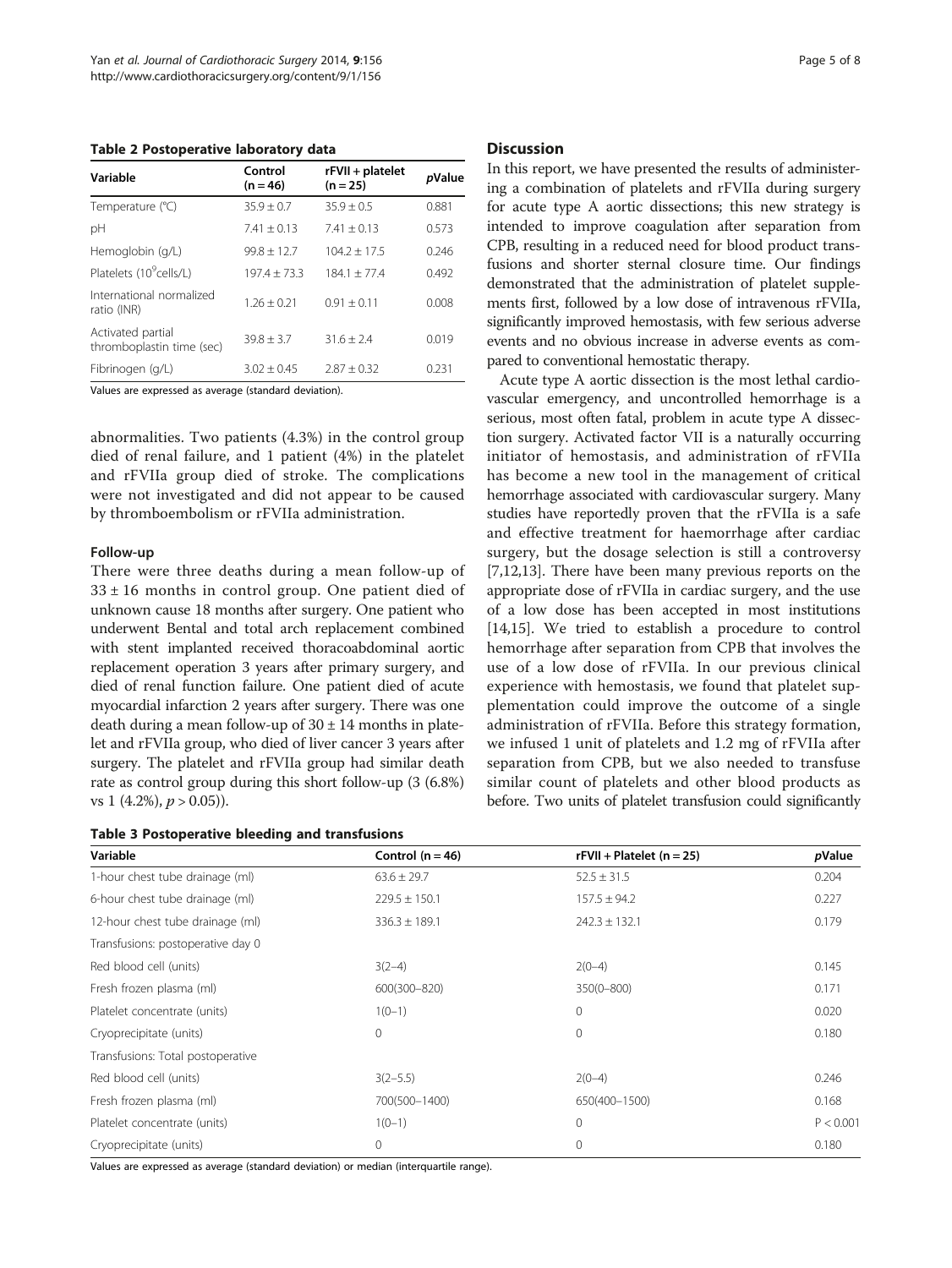#### <span id="page-5-0"></span>Table 4 Adverse events

| Complication             | Control<br>$(n = 46)$ | rFVII + platelet<br>$(n = 25)$ | pValue |
|--------------------------|-----------------------|--------------------------------|--------|
| Reoperation for bleeding | $1(2.2\%)$            | 0                              | 0.648  |
| Delayed sternal closure  | 0                     | 0                              |        |
| Sternal infection        | 0                     | 0                              |        |
| Postoperative arrhythmia | $3(6.5\%)$            | 2(8%)                          | 0.581  |
| Acute renal failure      | 2(4.3%)               | 1(4% )                         | 0.718  |
| Myocardial infarction    | 0                     | 0                              |        |
| Pulmonary embolism       | 0                     | 0                              |        |
| Mesenteric ischemia      | 0                     | 0                              |        |
| Any stroke               | $1(2.2\%)$            | 1(4% )                         | 0.584  |
| Embolic stroke           | 0                     | $\Omega$                       |        |
| Permanent paraparesis    | $1(2.2\%)$            | 0                              | 0.648  |
| Over 7 days stay in ICU  | $5(10.9\%)$           | 2(8%)                          | 0.526  |
| 30-day/in-hospital death | 2(4.3%)               | 1(4% )                         | 0.718  |

Values are expressed as number (percent).

decrease hemorrhage when we infused 1 unit of platelets and 2.4 mg of rFVIIa, and it happened more than once. It is because of this that we designed a new hemostatic strategy that uses a combination of three units of platelets and 2.4 mg of rFVIIa to optimize hemostatic effects. After using this new strategy, we did not need to administer either additional platelets or rFVIIa, and we could obtain satisfactory hemostasis for sternal closure. When this study was designed, we also wanted to compare only platelet therapy and combination of platelet and rFVIIa therapy. However, during the operation process, when the only platelet therapy did not have satisfactory haemostatic results, some fresh frozen plasma and cryoprecipitate had to be used since we did not have unlimited access of platelet in our country. In the combination of platelet and rFVIIa therapy group, we also needed to use some fresh frozen plasma and cryoprecipitate. We had to try our best to get the best haemostatic result and finish the surgery as soon as possible to decrease surgical complications in both two groups.

Multiple complications related to hemostasis such as platelet dysfunction, generalized coagulation factor deficiency, and fibrinolysis can develop after acute type A dissection surgery and can contribute to coagulopathic bleeding. All of these hemostatic complications may be caused by prolonged duration on CPB and in deep hypothermia circulation arrest [[7,](#page-6-0)[16,17\]](#page-7-0). As a reportedly effective method for organ function protection during acute type A aortic dissection surgery, the deep hypothermia was extensively used during the surgery [[11](#page-6-0)]. Tissue factor is an integral membrane protein that is a promoter of the coagulation cascade. The widely accepted consensus on coagulation and thrombosis is that with injury, vascular wall tissue factor is exposed to flowing blood and it forms a complex with factor VII/VIIa. Arterial

thrombosis and the proliferation of thrombi require that a sequence of coagulation reactions as well as platelet deposition occur on the thrombus surface. Adding pharmacologic concentrations of rFVIIa to hemophilic blood markedly increases platelet activation in the absence of tissue factor and decreases the tissue factor-independent APTT and tissue factor-relative prothrombin time [[16](#page-7-0),[18,19\]](#page-7-0). Therefore, the administration of a combination of additional platelets and rFVIIa could significantly improve coagulation reactions, better than a single administration of either platelets or rFVIIa alone. We obtained the corresponding conclusion from this study, in which we provide a new protocol for hemostasis.

The most important unresolved problem in hemostasis is whether rFVIIa is safe. After aortic surgery with CPB and deep hypothermia arrest, tissue factor expression is upregulated both systemically and in the areas of tissue injury [[20\]](#page-7-0). Since the mechanism of rFVIIa involves binding to tissue factor, increased tissue factor expression could lead to more local and systemic thrombus formation [[21](#page-7-0)]. Multiple studies have reported the safe use of rFVIIa in adults undergoing cardiac operations, but the lack of control patients in most of the studies makes it difficult to determine whether the adverse events are related to the use of rFVIIa or to the high-risk, unstable condition of patients when they receive rFVIIa. Few studies have suggested that the patients who received rFVIIa could have an increase in the number of serious adverse events, including stroke, length of hospital stay, and mortality [[17,22,23](#page-7-0)]. A review of adverse events reported to the U. S. Food and Drug Administration suggests that most thromboembolic events, with serious morbidity and mortality, are related to the use of rFVIIa for "off-label" indications [[24\]](#page-7-0). In our study, overall rates of adverse events were low and were equivalent in the treatment and control groups. Low-dose rFVIIa administration is recommended by some reports, which found that the use of lower rFVIIa doses was much safer. Using the lowest possible dose is warranted not only because of the expense of factor rFVIIa, but also because of the potential thromboembolic events [[25](#page-7-0)]. The dose selected in our study (25.8 μg/kg–53.3 μg/kg) is as low as Nicholas D reported, and this dosage is safe and effective without any thromboembolic adverse events [\[15](#page-6-0)]. As a kind of component of blood, platelet is safe to be transfused to patient in the same blood type. However, whether the over dosed platelet transfusion would induce thromboembolic or other relevant adverse events still need to be identified in our future study. Although the cost-effectiveness outcome was not the primary aim of the current study, we did noticed that the cost of rFactor VIIa and blood products in treatment group was more than the cost of blood products in control group  $(\$4145.9 \pm 355.7$  vs  $\$3114.7 \pm$ 847.5,  $p < 0.05$ ), because the cost of rFactor VIIa at this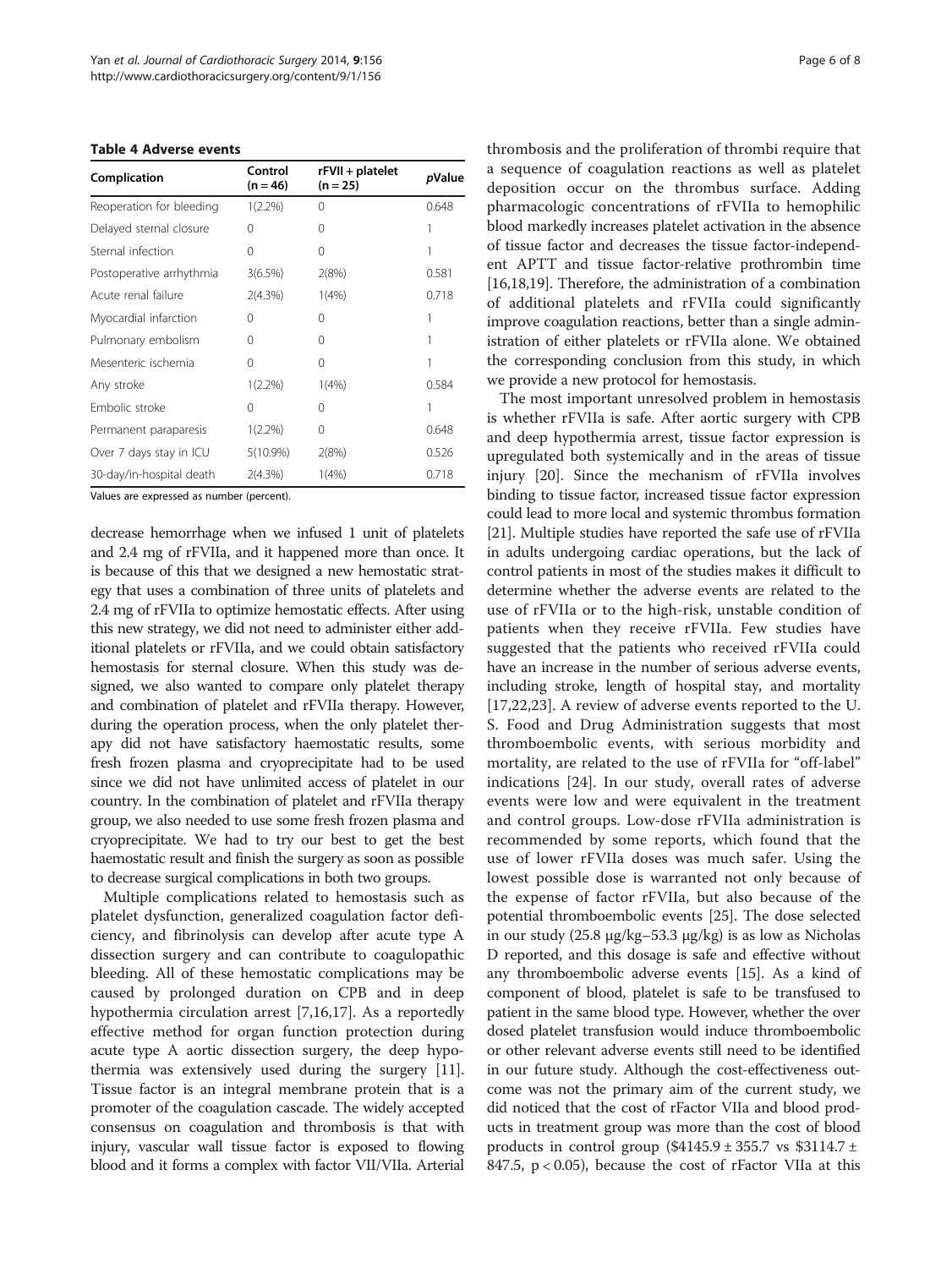<span id="page-6-0"></span>stage is relatively high. Although the cost of rFactor VIIa could not be offset by the decreased use of blood products, our study remain of significance in that considerable blood products could be saved following the administration of platelet and rFactor VIIa. Although the overall cost may be high in the treatment, the saved blood products are definitely of value to the treatment of many other clinical conditions, such as acute hemorrhage. The blood products supply is always not enough, even seriously lack in some area, so this new strategy has important positive effect in countries and/or areas that are lack of some blood products.

The major limitation of this study is the small sample size and the lack of mechanistic research to determine the dosages of platelets and rFVIIa selected. This new hemostatic strategy was designed by using clinical experience, and it lacks laboratory study support. In addition, we did not include the data regarding the incidence of heparin induced thrombocytopenia and thrombosis (HITT) in our analyses; therefore, the incidences of HITT in both groups were unavailable. Moreover, we could not confirm the causes of the 2 cases of ischemic stroke (1 in each group). Judged from the clinical manifestation of the 2 patients and based on our experiences, HITT may be a possible reason for the stroke, and the impacts of cerebral hypo-perfusion and congenital cerebral malformation could also not be ignored. Despite of these limitations, this study is the first report of hemostatic strategy with confirmed transfusion guidelines, uniform practice, and administration of a low dose of rFVIIa.

# Conclusions

This prospective report describes a novel hemostatic strategy for the administration of a combination of platelets and rFVIIa during operations for acute type A aortic dissections, which is intended to improve intraoperative hemostasis, reduce the need for blood product transfusions, and shorten sternal closure time without a significant increase in adverse events.

#### Abbreviations

RFVIIa: Recombinant activated factor VII; CPB: Cardiopulmonary bypass; INR: International normalized ratio; APTT: Activated partial thromboplastin time; ICU: Intensive care unit.

#### Competing interests

The authors declare that they have no competing interests.

#### Authors' contributions

WY, GJM and RHX wrote the manuscript. RHX, CLX and WY performed the surgery. RHX participated in the design of the study. GJM, LZ, ND and ZJW provided the information of the patients and performed Statistical Analysis. All authors read and approved the final manuscript.

#### Acknowledgements

The authors would like to thank all participants and research staff.

#### Funding

This research was supported by Jilin Province Science and Technology Department (#20130206008YY).

#### Author details

<sup>1</sup>Department of Cardiovascular Surgery, Second Hospital of Jilin University, Jilin University, Changchun, Jilin 130041, China. <sup>2</sup>Department of Anesthesiology, First Medical Hospital of Jilin University, Changchun, Jilin 130021, China. <sup>3</sup>Department of Plant Pathology, North Dakota State University, Fargo, ND 58102, USA. <sup>4</sup>The emergency department of the No.1 hospital of Jilin University, Jilin University, Changchun, Jilin 130021, China. 5 Internal Medicine, Xiamen174 Hospital, Xiamen, Fujian 361000, China.

#### Received: 10 April 2014 Accepted: 25 August 2014 Published: 2 September 2014

#### References

- Ramanath VS, Oh JK, Sundt TM 3rd, Eagle KA: Acute aortic syndromes and thoracic aortic aneurysm. Mayo Clin Proc 2009, 84:465-481.
- 2. Von Heymann C, Redlich U, Jain U, Kastrup M, Schroeder T, Grosse J, Ziemer S, Koscielny J, Konertz WF, Wernecke KD, Spies C: Recombinant activated factor VII for refractory bleeding after cardiac surgery- A retrospective analysis of safety and efficacy. Crit Care Med 2005, 33:2241–2246.
- 3. Tritapepe L, De Santis V, Vitale D, Nencini C, Pellegrini F, Landoni G, Toscano F, Miraldi F, Pietropaoli P: Recombinant activated factor VII for refractory bleeding after acute aortic dissection surgery: a propensity score analysis. Crit Care Med 2007, 35:1685–1690.
- 4. Gelsomino S, Lorusso R, Romagnoli S, Bevilacqua S, De Cicco G, Bille G, Gensini GF: Treatment of refractory bleeding after cardiac operations with low-dose recombinant activated factor VII (NovoSeven): a propensity score analysis. Eur J Cardiothorac Sur 2008, 33:64-71.
- 5. Masud F, Bostan F, Chi E, Pass SE, Samir H, Stuebing K, Liebl MG: Recombinant factor VIIa treatment of severe bleeding in cardiac surgery patients: a retrospective analysis of dosing, efficacy, and safety outcomes. J Cardiothorac Vasc Anesth 2009, 23:28–33.
- 6. Levi M, Peters M, Buller HR: Efficacy and safety of recombinant factor VIIa for treatment of severe bleeding: a systemic review. Crit Care Med 2005, 33:883–890.
- 7. Warren O, Mandal K, Hadjianastassiou V, Knowlton L, Panesar S, John KJ: Recombinant activated factor VII in cardiac surgery: a systematic review. Ann Thorac Surg 2007, 83:707–714.
- 8. Duran M, Gunebakmaz O, Uysal OK, Ocak A, Yilmaz Y, Arinc H, Eryol NK, Ergin A, Kaya MG: The relation between mean platelet volume and coronary collateral vessels in patients with acute coronary syndromes. J Cardiol 2013, 61(4):295–298.
- 9. Balasubramanian V, Grabowski E, Bini A, Nemerson Y: Platelets, circulating tissue factor, and fibrin colocalize in ex vivo thrombi: real-time fluorescence images of thrombus formation and propagation under defined flow conditions. Blood 2002, 100:2787–2792.
- 10. Lizhong Sun MD, RuiDong Qi MD, Qian Chang MD, JunMing Zhu MD, YongMin Liu MD, ChunTao Yu MD, HaiTao Zhang MD, Bin Lv MD, Jun Zheng MD, Liangxin Tian MD, JinGuo Lu MD: Surgery for acute a dissection with the tear in the descending Aorta using a stented elephant trunk procedure. Ann Thorac Surg 2009, 87:1177–1181.
- 11. Lizhong S, RuiDong Q, JunMing Z, YongMin L, Qian C, Jun Z: Repair of Acute Type A Dissection: Our Experiences and Results. Ann Thorac Surg 2011, 91:1147–1153.
- 12. Dipros P, Herbertson MJ, O'Shaughnessy D, Gill RS: Activated recombinant factor VII after cardiopulmonary bypass reduces allogeneic transfusion in complex non-coronary cardiac surgery: Randomized double-blind placebo-controlled pilot study. Br J Anaesth 2005, 95(5):596–602.
- 13. Welsby J, Monroe DM, Lawson JH, Hoffmann M: Recombinant activated factor VII and the anaethetist. Anaesthesia 2005, 60:1203–1212.
- 14. Willis C, Bird R, Mullany D, Cameron P, Philisps L: Use of rFVIIa for critical bleeding in cardiac surgery: dose variation and patient outcomes. Vox Sang 2010, 98:531–537.
- 15. Nicholas AD, Bhattacharya SD, Williams JB, Fosbol EL, Lockhart EL, Patel MB, Gaca JG, Welsby IJ, Hughes GC: Intraoperative use of low-dose recombinant activated factor VII during thoracic aortic operations. Ann Thorac Surg 2012, 93:1921–1929.